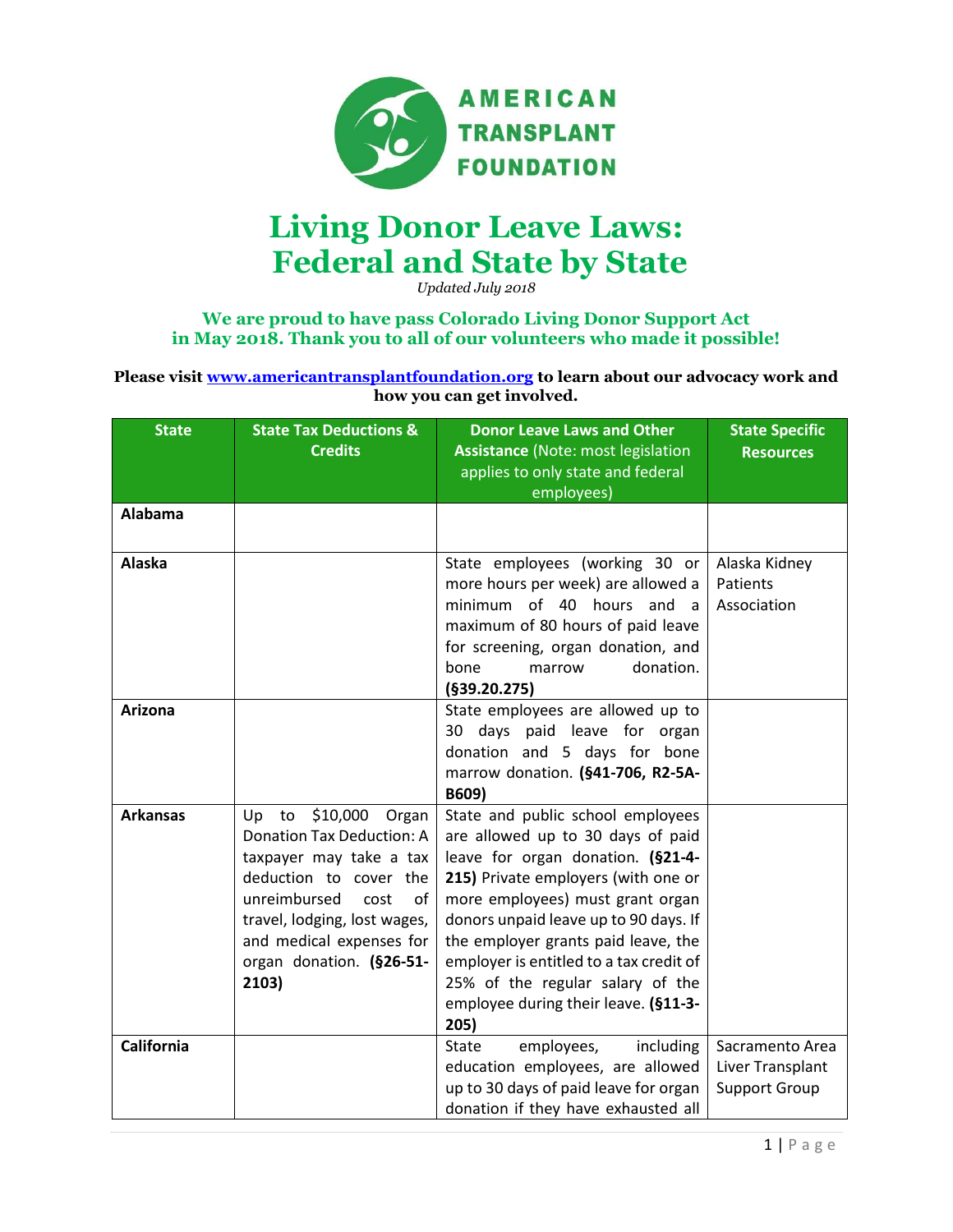|                       |                                  | available sick leave. (§19991.11,      |                 |
|-----------------------|----------------------------------|----------------------------------------|-----------------|
|                       |                                  | $§89519.5, \S$<br>9211.5)<br>Private   |                 |
|                       |                                  | employers (with more than 15           |                 |
|                       |                                  | employees) must grant up to 30 days    |                 |
|                       |                                  | of paid leave for organ donation.      |                 |
|                       |                                  | Employers may require employees        |                 |
|                       |                                  | use up to two weeks of earned but      |                 |
|                       |                                  | unused sick leave, vacation, or paid   |                 |
|                       |                                  | time off for organ donation. (§ 1510)  |                 |
| Colorado              |                                  | (§24-50-104): State employees are      |                 |
|                       |                                  | entitled to up to two days of paid     |                 |
|                       |                                  | leave per fiscal year, cannot be       |                 |
|                       |                                  | accumulated.                           |                 |
|                       |                                  | (HB1202) Living Organ<br>Donor         |                 |
|                       |                                  | Support Act (effective 2020). The      |                 |
|                       |                                  | legislation provides paid leave for    |                 |
|                       |                                  | employees who would like to            |                 |
|                       |                                  | become a living organ donor and        |                 |
|                       |                                  | gives private employers a voluntary    |                 |
|                       |                                  | tax credit of 35% if an employee's     |                 |
|                       |                                  | salary to cover up to 10 business      |                 |
|                       |                                  | days of paid leave.                    |                 |
| <b>Connecticut</b>    |                                  | (§67:5-248a): State employees are      | Kid-U-Not - a   |
|                       |                                  | entitled to up to 24 weeks of non-     | Fund for Living |
|                       |                                  | paid medical leave within any two-     | Donors          |
|                       |                                  | year period. (§557:31-51II): Expands   |                 |
|                       |                                  | the state Family Medical Leave Act     |                 |
|                       |                                  | (FMLA) to provide state and private    |                 |
|                       |                                  | sector employees up to 16 weeks of     |                 |
|                       |                                  | non-paid medical leave within any      |                 |
|                       |                                  | two year period.                       |                 |
| <b>Delaware</b>       |                                  | (§5122; §1318B): State employees,      |                 |
|                       |                                  | teachers, and school employees are     |                 |
|                       |                                  | entitled to up to 30 days of paid      |                 |
|                       |                                  | leave for organ donation.              |                 |
| <b>District</b><br>of |                                  | City employees are allowed up to 30    |                 |
| Colombia              |                                  | days of paid leave for organ           |                 |
|                       |                                  | donation. (§1-612.03b) If a private    |                 |
|                       |                                  | employer offers a donor paid leave,    |                 |
|                       |                                  | it may claim a tax credit equal to 25% |                 |
|                       |                                  | of a donor's salary during a period of |                 |
|                       |                                  | up to 30 days for organ donation.      |                 |
|                       |                                  | $(§47 - 1807.08)$                      |                 |
| <b>Florida</b>        |                                  | State employees are allowed up to      |                 |
|                       |                                  | 30 days of paid leave for organ        |                 |
|                       |                                  | donation. (§45-20-31)                  |                 |
| Georgia               | \$10,000 Organ<br>Up<br>to       | State employees are allowed up to      | Georgia         |
|                       | <b>Donation Tax Deduction: A</b> | 30 days of paid leave for organ        | Transplant      |
|                       | taxpayer may take a tax          | donation. (§45-20-31)                  | Foundation      |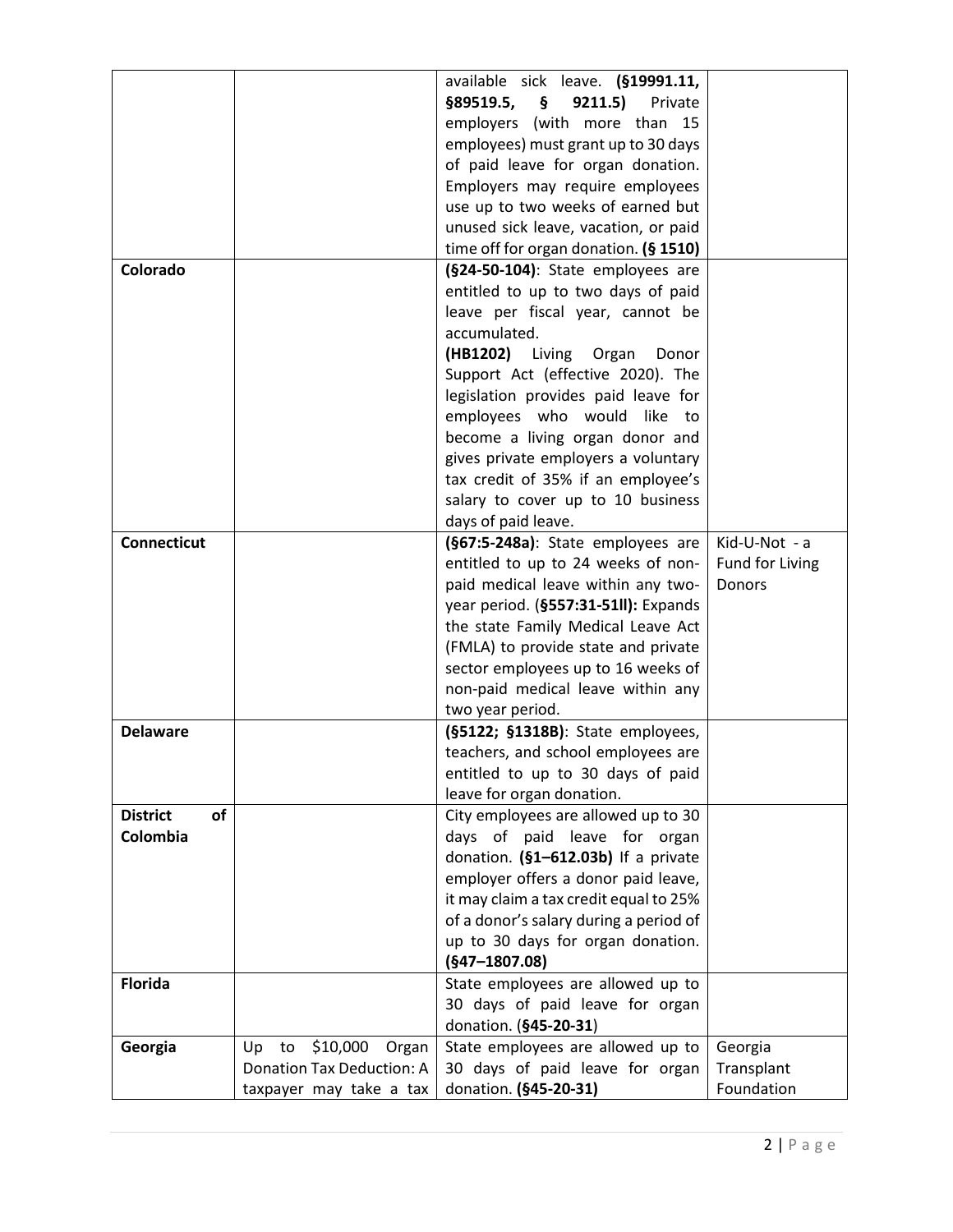|                 | deduction to cover the                                 |                                                                       |  |
|-----------------|--------------------------------------------------------|-----------------------------------------------------------------------|--|
|                 | unreimbursed<br>cost<br>of<br>travel, lodging and lost |                                                                       |  |
|                 | wages for organ. (§48-7-                               |                                                                       |  |
|                 | 27)                                                    |                                                                       |  |
| Hawaii          |                                                        | State or county employees are                                         |  |
|                 |                                                        | allowed up to 30 days of paid leave                                   |  |
|                 |                                                        | for organ donation. (§78-23.6)                                        |  |
|                 |                                                        | Private<br>employers<br>with<br>$50+$                                 |  |
|                 |                                                        | employees must offer up to 30 days                                    |  |
|                 |                                                        | of paid leave for organ donation.                                     |  |
|                 |                                                        | Donors can be required to take                                        |  |
|                 |                                                        | unused leave as a condition of this                                   |  |
|                 |                                                        | benefit. This benefit cannot be used                                  |  |
|                 |                                                        | concurrently with the Family and                                      |  |
|                 |                                                        | Medical Leave Act. (SB1233)                                           |  |
| Idaho           | to<br>\$5,000<br>Up<br>Organ                           | Full time state employees are                                         |  |
|                 | Donation Tax Credit (not                               | allowed up to 30 days of paid leave                                   |  |
|                 | deduction): A taxpayer                                 | for organ donation. (§67-5343)                                        |  |
|                 | may take a tax deduction                               |                                                                       |  |
|                 | themselves, or<br>for<br>a                             | (S. 1302) To protect living organ                                     |  |
|                 | dependent, to cover the                                | donors from potential insurance                                       |  |
|                 | unreimbursed all expenses                              | discrimination in life insurance,                                     |  |
|                 | for organ. (§63-3029K)                                 | disability insurance, and long-term                                   |  |
|                 |                                                        | care insurance situations                                             |  |
| <b>Illinois</b> |                                                        | (§5 ILCS 327/20): State employees                                     |  |
|                 |                                                        | are entitled to up to 30 days of paid<br>leave in any 12-month period |  |
| Indiana         |                                                        | State employees are allowed up to                                     |  |
|                 |                                                        | 30 days of paid leave for organ                                       |  |
|                 |                                                        | donation. (§4-15-16-8)                                                |  |
| lowa            | \$10,000 Organ<br>to<br>Up                             | State employees are allowed up to                                     |  |
|                 | <b>Donation Tax Deduction: A</b>                       | 30 days of paid leave for organ                                       |  |
|                 | taxpayer may take a tax                                | donation. (§70A.39)                                                   |  |
|                 | deduction to cover the                                 |                                                                       |  |
|                 | unreimbursed<br>cost<br>of                             |                                                                       |  |
|                 | travel, lodging and lost                               |                                                                       |  |
|                 | for<br>wages<br>organ.                                 |                                                                       |  |
|                 | (§422.7(44))                                           |                                                                       |  |
| <b>Kansas</b>   | \$5,000<br>Up<br>to<br>Organ                           | Executive branch state employees                                      |  |
|                 | <b>Donation Tax Deduction: A</b>                       | are allowed up to 30 days of paid                                     |  |
|                 | taxpayer may take a tax                                | leave for organ donation. (EO2001-                                    |  |
|                 | deduction for themselves,                              | 02)                                                                   |  |
|                 | or a dependent, to cover<br>the unreimbursed cost of   |                                                                       |  |
|                 | travel, lodging and medical                            |                                                                       |  |
|                 | for<br>expenses<br>organ                               |                                                                       |  |
|                 | donation.<br>(§79-                                     |                                                                       |  |
|                 | 32,117(c)(xxi))                                        |                                                                       |  |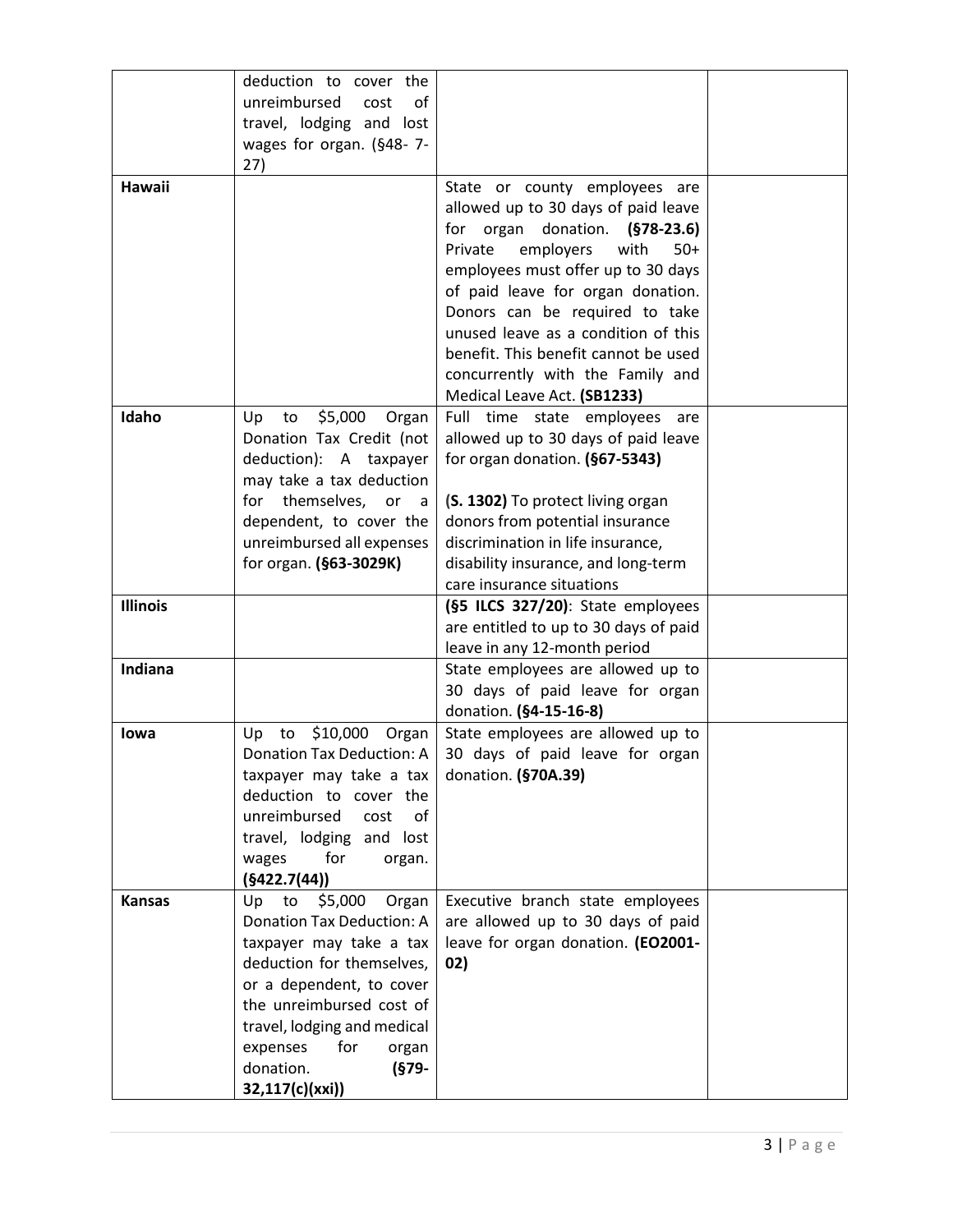| Kentucky             |                                                   | All Federal Employees are eligible to                                 |  |
|----------------------|---------------------------------------------------|-----------------------------------------------------------------------|--|
|                      |                                                   | take up to 30 days a year of paid                                     |  |
|                      |                                                   | leave for donating organs. (5 U.S.C. §                                |  |
|                      |                                                   | 6327)                                                                 |  |
| Louisiana            | \$7,200<br>Up<br>to<br>Organ                      |                                                                       |  |
|                      | Donation Tax Credit (not                          |                                                                       |  |
|                      | deduction): A taxpayer                            |                                                                       |  |
|                      | may take a credit up to                           |                                                                       |  |
|                      | 72% of the unreimbursed                           |                                                                       |  |
|                      | cost of travel, lodging, and                      |                                                                       |  |
|                      | lost wages because of                             |                                                                       |  |
|                      | donation by the taxpayer                          |                                                                       |  |
|                      | their<br>spouse.<br>or                            |                                                                       |  |
|                      | (§47:297(N)(1))                                   |                                                                       |  |
| <b>Maine</b>         |                                                   | (§26-7-6A-843,<br>§26-7-6A-844):                                      |  |
|                      |                                                   | Every employee who has been                                           |  |
|                      |                                                   | employed by the same employer for                                     |  |
|                      |                                                   | 12 consecutive months is entitled to                                  |  |
|                      |                                                   | up to 10 work weeks of family                                         |  |
|                      |                                                   | medical leave, which includes the                                     |  |
|                      |                                                   | donation of an organ, in any 2 years                                  |  |
|                      |                                                   | unless employed at a permanent                                        |  |
|                      |                                                   | work site with fewer than 15                                          |  |
|                      |                                                   | employees.                                                            |  |
| Maryland             | Bill<br>96.<br>The<br>House                       | State employees are allowed up to                                     |  |
|                      | legislation<br>gives<br>living                    | 30 days of paid leave for organ                                       |  |
|                      | organ donors a tax break.                         | donation. (§9-1106)                                                   |  |
|                      | The bill is designed to                           |                                                                       |  |
|                      | offset donation expenses                          |                                                                       |  |
|                      | by giving up to a \$7,500 tax                     |                                                                       |  |
|                      | credit to people donation                         |                                                                       |  |
|                      | all or part of their liver,                       |                                                                       |  |
|                      | kidney,<br>pancreas,                              |                                                                       |  |
|                      | intestine, lung or bone                           |                                                                       |  |
|                      | marrow. Goes into effect                          |                                                                       |  |
|                      | July 1st, 2018.                                   |                                                                       |  |
| <b>Massachusetts</b> | Up to \$10,000 Organ                              | (§149:33E): An employee of the                                        |  |
|                      | <b>Donation Tax Deduction: A</b>                  | commonwealth or of a county, or of                                    |  |
|                      | taxpayer may take a tax<br>deduction to cover the | a city or town that accepts this<br>section, may take a paid leave of |  |
|                      | unreimbursed<br>cost<br>of                        | absence of not more than 30 days in                                   |  |
|                      | travel, lodging and lost                          | a calendar year to serve as a solid                                   |  |
|                      | for<br>wages<br>organ.                            | organ donor.                                                          |  |
|                      | (62§3(B)(a)(16))                                  |                                                                       |  |
| Michigan             |                                                   |                                                                       |  |
| <b>Minnesota</b>     | \$10,000<br>Up to<br>Organ                        | (§181.945, §181.9456): A private                                      |  |
|                      | <b>Donation Tax Deduction: A</b>                  | employer who employs 20 or more                                       |  |
|                      | taxpayer may take a tax                           | employees shall grant an employee                                     |  |
|                      | deduction to cover the                            | up to 40 hours of paid leave.                                         |  |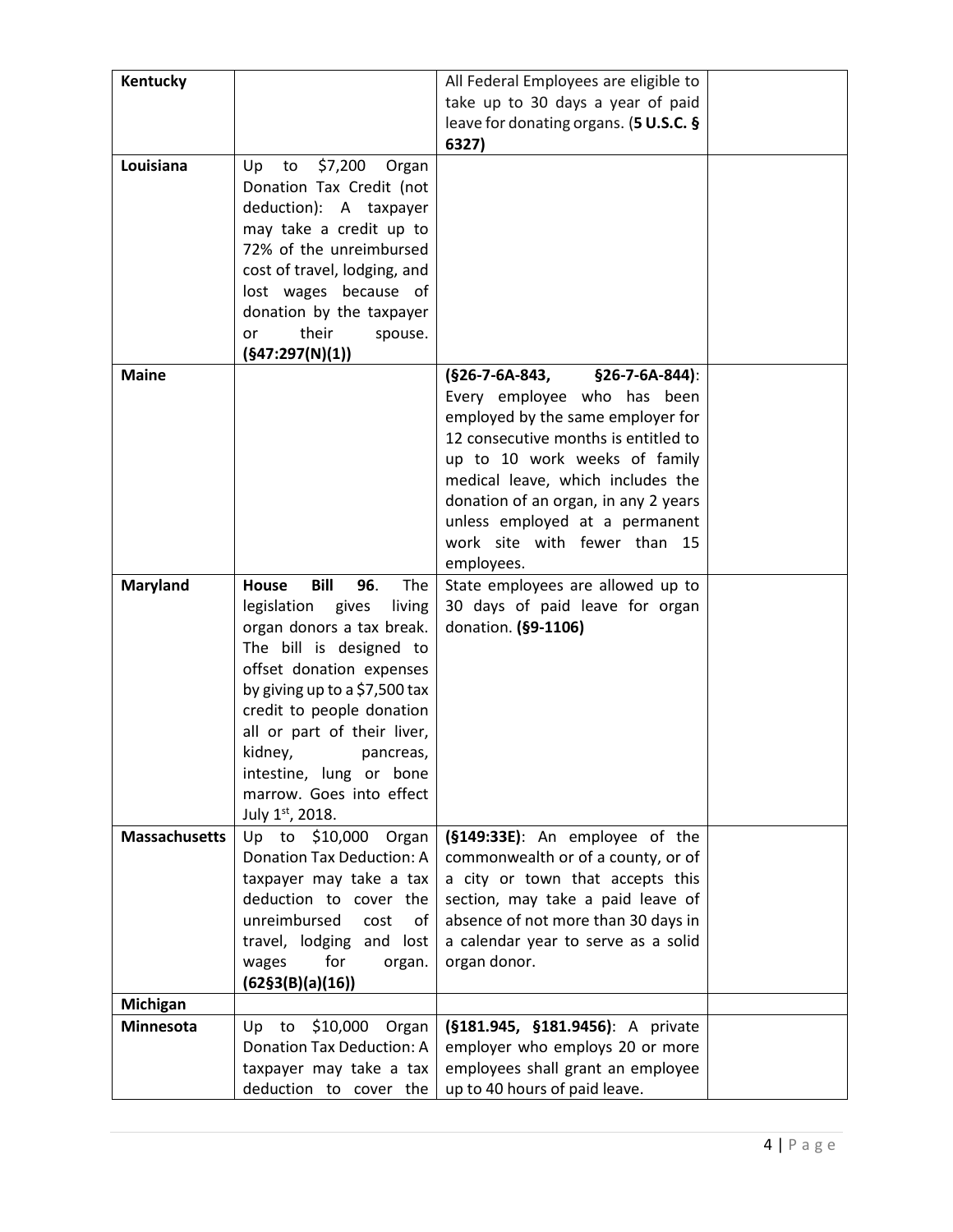|                       | unreimbursed<br>of<br>cost                           |                                       |  |
|-----------------------|------------------------------------------------------|---------------------------------------|--|
|                       | travel, lodging and lost                             |                                       |  |
|                       | wages for organ donation.                            |                                       |  |
|                       | (§290.01(19b)(12))                                   |                                       |  |
| <b>Mississippi</b>    | Up to \$10,000<br>Organ                              | (§25-3-103): State employees are      |  |
|                       | <b>Donation Tax Deduction: A</b>                     | entitled to up to thirty days of paid |  |
|                       | taxpayer may take a tax                              | leave in any twelve-month period.     |  |
|                       | deduction to cover the                               |                                       |  |
|                       | unreimbursed<br>cost<br>of                           |                                       |  |
|                       | travel, lodging and lost                             |                                       |  |
|                       | wages for organ donation.                            |                                       |  |
|                       | $(§27 - 7 - 18)$                                     |                                       |  |
| <b>Missouri</b>       |                                                      | (§105.266): State employees are       |  |
|                       |                                                      | entitled to up to five days of paid   |  |
|                       |                                                      | leave.                                |  |
| <b>Montana</b>        |                                                      |                                       |  |
| <b>Nebraska</b>       |                                                      |                                       |  |
| <b>Nevada</b>         |                                                      |                                       |  |
| <b>New</b>            |                                                      |                                       |  |
| Hampshire             |                                                      |                                       |  |
| <b>New Jersey</b>     |                                                      |                                       |  |
| <b>New Mexico</b>     | \$10,000 Organ<br>Up to                              | State employees are allowed 20 days   |  |
|                       | <b>Donation Tax Deduction: A</b>                     | of paid leave for organ donation,     |  |
|                       | taxpayer may take a tax                              | after using their (or donated) leave. |  |
|                       | deduction for themselves,                            | $(§24-28-3)$                          |  |
|                       | or a dependent, to cover                             |                                       |  |
|                       | the unreimbursed cost of                             |                                       |  |
|                       | travel, lodging and lost                             |                                       |  |
|                       | wages for organ donation.                            |                                       |  |
|                       | $(§7 - 2 - 36)$                                      |                                       |  |
| <b>New York</b>       | \$10,000 Organ<br>Up to                              | State employees are allowed 30 days   |  |
|                       | <b>Donation Tax Deduction: A</b>                     | for organ donation. (§202-b)          |  |
|                       | taxpayer may take a tax                              |                                       |  |
|                       | deduction to cover the                               |                                       |  |
|                       | unreimbursed<br>of<br>cost                           |                                       |  |
|                       | travel, lodging and lost                             |                                       |  |
|                       | wages for organ donation.                            |                                       |  |
|                       | (§612(c)(38)(A))                                     |                                       |  |
| <b>North Carolina</b> |                                                      |                                       |  |
| <b>North Dakota</b>   | \$10,000<br>Up to<br>Organ                           | (§54-06-14.4): State employees are    |  |
|                       | <b>Donation Tax Deduction: A</b>                     | entitled to up to 20 days of paid     |  |
|                       | taxpayer may take a tax<br>deduction for themselves, | leave.                                |  |
|                       |                                                      |                                       |  |
|                       | or a dependent, to cover<br>the unreimbursed cost of |                                       |  |
|                       | travel, lodging and lost                             |                                       |  |
|                       | wages for organ donation.                            |                                       |  |
|                       |                                                      |                                       |  |
|                       | $(§57 - 38 - 30.3(2)(j))$                            |                                       |  |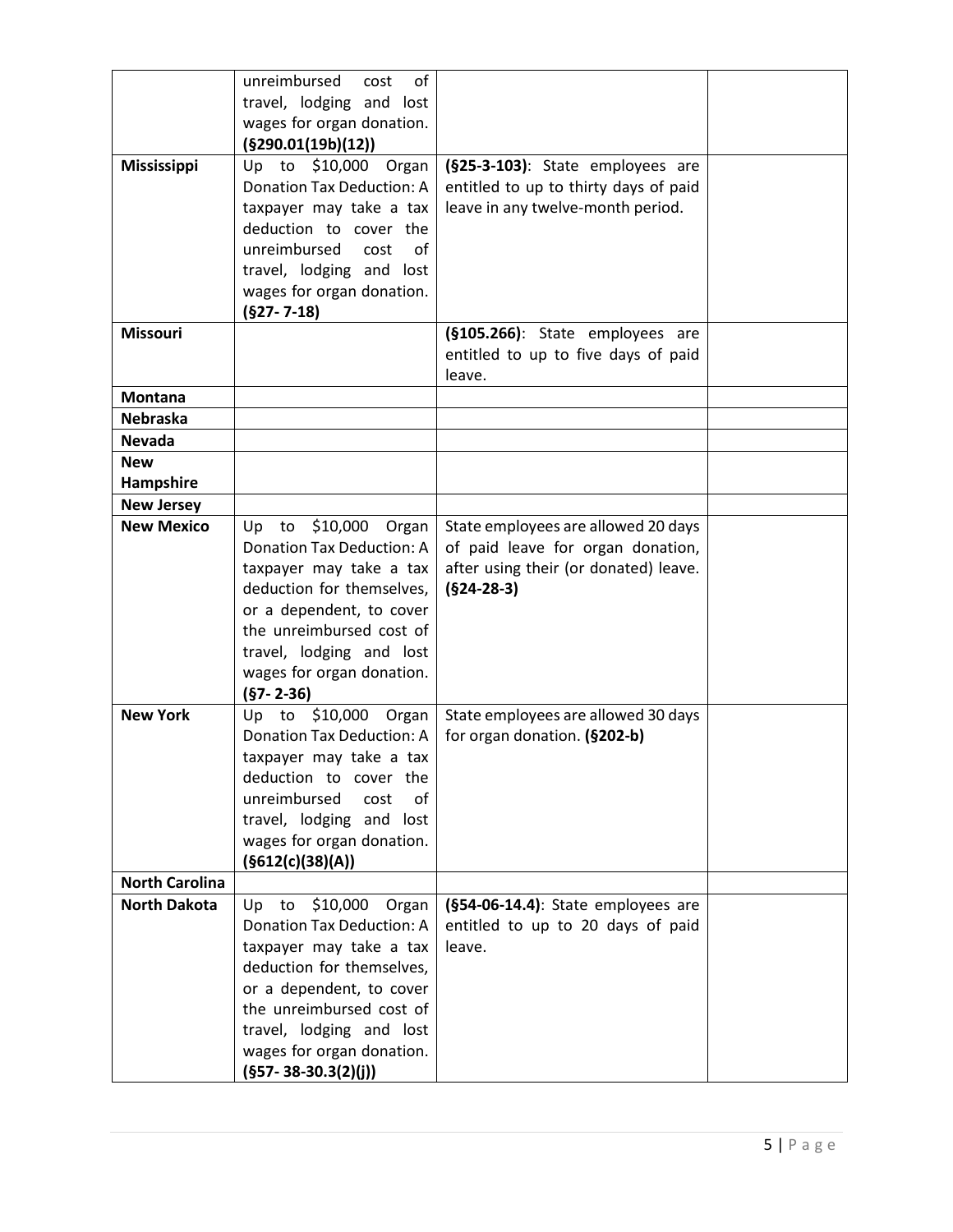| Ohio                   | \$10,000 Organ<br>Up to                               | Full time state employees<br>are       |  |
|------------------------|-------------------------------------------------------|----------------------------------------|--|
|                        | <b>Donation Tax Deduction: A</b>                      | allowed 240 hours of paid leave for    |  |
|                        | taxpayer may take a tax                               | donation of a kidney or portion of     |  |
|                        | deduction for themselves,                             | their liver. (§124.139)                |  |
|                        | or a dependent, to cover                              |                                        |  |
|                        | the unreimbursed cost of                              |                                        |  |
|                        | travel, lodging and lost                              |                                        |  |
|                        | wages for organ donation.                             |                                        |  |
|                        | (S 5747.01(A)(25))                                    |                                        |  |
| <b>Oklahoma</b>        | Up to \$10,000<br>Organ                               | State employees are allowed 30 days    |  |
|                        | <b>Donation Tax Deduction: A</b>                      | paid leave for organ donation.         |  |
|                        | taxpayer may take a tax                               | (74§840-2.20B)                         |  |
|                        | deduction for themselves,                             |                                        |  |
|                        | or a dependent, to cover                              |                                        |  |
|                        | the unreimbursed cost of                              |                                        |  |
|                        |                                                       |                                        |  |
|                        | travel, lodging and lost<br>wages for organ donation. |                                        |  |
|                        | $(68\S2358(E)(20))$                                   |                                        |  |
|                        |                                                       |                                        |  |
| Oregon<br>Pennsylvania | Employer<br>Tax<br>Credit:                            |                                        |  |
|                        | Employers may take a tax                              |                                        |  |
|                        | credit equal to the wages                             |                                        |  |
|                        | paid to an employee on                                |                                        |  |
|                        | leave for organ donation,                             |                                        |  |
|                        | and temporary employees                               |                                        |  |
|                        | hired. (72 §8803)                                     |                                        |  |
| <b>Rhode Island</b>    | Up to<br>\$10,000<br>Organ                            |                                        |  |
|                        | <b>Donation Tax Deduction: A</b>                      |                                        |  |
|                        | donor may take a tax                                  |                                        |  |
|                        | deduction to cover the                                |                                        |  |
|                        | unreimbursed<br>οf<br>cost                            |                                        |  |
|                        | travel, lodging and lost                              |                                        |  |
|                        | wages for organ donation.                             |                                        |  |
|                        | $(§44-30-12(c)(7))$                                   |                                        |  |
| <b>South Carolina</b>  |                                                       | State employees are allowed 30 days    |  |
|                        |                                                       | of paid leave for organ donation. (§8- |  |
|                        |                                                       | $11-65)$                               |  |
| <b>South Dakota</b>    |                                                       |                                        |  |
| <b>Tennessee</b>       |                                                       |                                        |  |
| <b>Texas</b>           |                                                       | State employees are allowed 30 days    |  |
|                        |                                                       | of paid leave for organ donation and   |  |
|                        |                                                       | 5 working days paid leave for bone     |  |
|                        |                                                       | marrow. (§661.916)                     |  |
| <b>Utah</b>            | \$10,000 Organ<br>Up to                               | State employees are allowed up to      |  |
|                        | Donation Tax Credit (not                              | 30 days of paid leave for organ        |  |
|                        | deduction): A donor may                               | donation. (§67-19-14.5)                |  |
|                        | take a tax credit to cover                            |                                        |  |
|                        | the unreimbursed cost of                              |                                        |  |
|                        | travel, lodging and lost                              |                                        |  |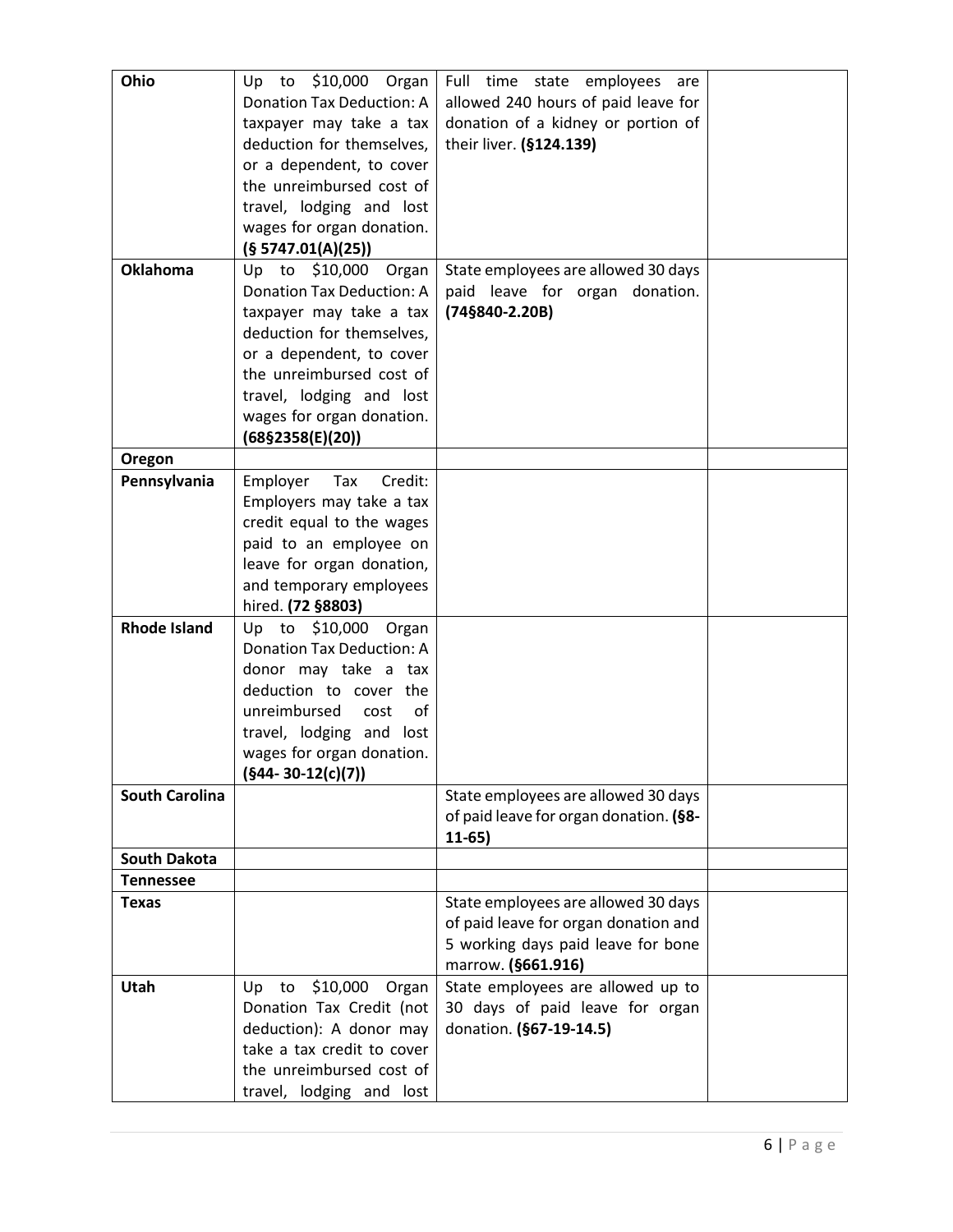|                      | wages for organ donation.<br>$(§59-10-1015)$                                                                                                                                                                                                                                                                                                                                                               |                                                                                                                                                                                                                                                                                                                                              |  |
|----------------------|------------------------------------------------------------------------------------------------------------------------------------------------------------------------------------------------------------------------------------------------------------------------------------------------------------------------------------------------------------------------------------------------------------|----------------------------------------------------------------------------------------------------------------------------------------------------------------------------------------------------------------------------------------------------------------------------------------------------------------------------------------------|--|
| Vermont              |                                                                                                                                                                                                                                                                                                                                                                                                            |                                                                                                                                                                                                                                                                                                                                              |  |
| <b>Virginia</b>      | Up to \$5,000 Organ and<br>Donation<br><b>Tissue</b><br>Tax<br>Deduction: A donor may<br>take a tax deduction for<br>unreimbursed<br>out<br>of<br>pocket expenses directly<br>related to the donation<br>within<br>that arose<br>12<br>of<br>months<br>donation,<br>provided the donor has<br>not taken<br>medical<br>a<br>deduction<br>with<br>the<br>provisions of IRS Code §<br>213. (§58.1-322(D)(13)) | Full time state employees<br>are<br>allowed up to 30 days of paid leave<br>for organ. (§ 2.2-2821.1)                                                                                                                                                                                                                                         |  |
| Washington           |                                                                                                                                                                                                                                                                                                                                                                                                            | State employees are allowed up to 5                                                                                                                                                                                                                                                                                                          |  |
|                      |                                                                                                                                                                                                                                                                                                                                                                                                            | days of paid leave per two years for                                                                                                                                                                                                                                                                                                         |  |
|                      |                                                                                                                                                                                                                                                                                                                                                                                                            | organ donation. (EO02-01)                                                                                                                                                                                                                                                                                                                    |  |
| <b>West Virginia</b> |                                                                                                                                                                                                                                                                                                                                                                                                            | Full time state employees<br>are<br>allowed up to 120 hours of paid<br>leave for kidney and liver donation.<br>The legislature encourages political<br>subdivisions and private employers<br>to grant full-time employees paid<br>leave similar to the paid leave<br>full-time<br>granted<br>to<br>state<br>employees. (§29-6-27 & §29-6-28) |  |
| Wisconsin            | \$10,000<br>to<br>Up<br>Organ<br><b>Donation Tax Deduction: A</b>                                                                                                                                                                                                                                                                                                                                          | State employees are allowed up to                                                                                                                                                                                                                                                                                                            |  |
|                      | taxpayer may take a tax<br>deduction for themselves.<br>or a dependent, to cover<br>the unreimbursed cost of<br>travel, lodging and lost<br>for<br>wages<br>organ<br>donation.(§71.05(10)(I))                                                                                                                                                                                                              | 30 days of paid leave for donating<br>organs. (§230.35(2d))                                                                                                                                                                                                                                                                                  |  |
| <b>Wyoming</b>       |                                                                                                                                                                                                                                                                                                                                                                                                            |                                                                                                                                                                                                                                                                                                                                              |  |